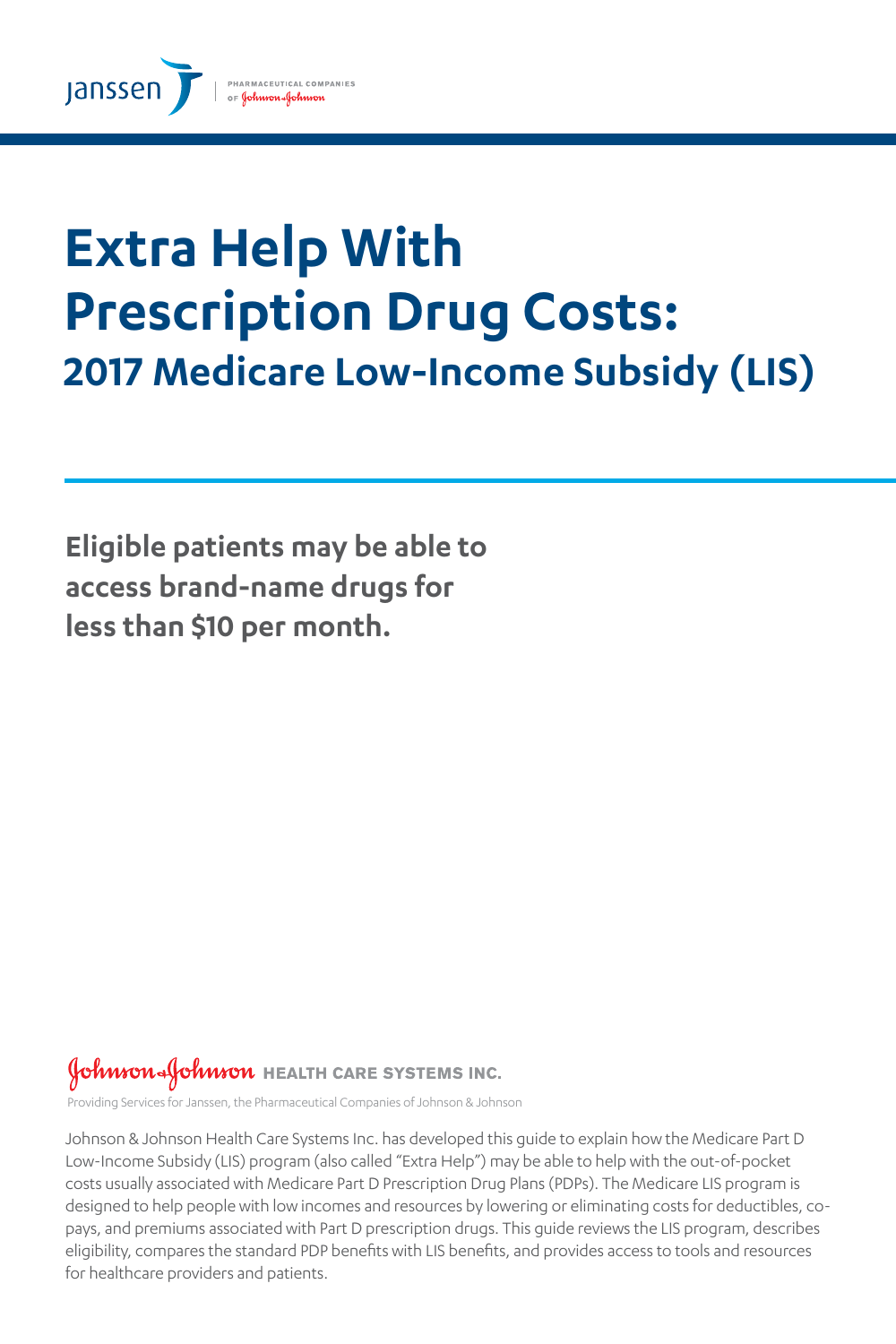

Rhonda Fenwick, *Time is Now II*

Janssen is proud to feature artwork created by people affected by the illnesses and diseases we are committed to treating and preventing.

### **Table of Contents**

| What Is Extra Help for Prescription Drugs? 4   |   |  |  |  |  |  |  |
|------------------------------------------------|---|--|--|--|--|--|--|
|                                                |   |  |  |  |  |  |  |
|                                                |   |  |  |  |  |  |  |
|                                                |   |  |  |  |  |  |  |
|                                                |   |  |  |  |  |  |  |
|                                                |   |  |  |  |  |  |  |
| What if I Don't Qualify for Extra Help?        | 7 |  |  |  |  |  |  |
| I Want to Apply. What Should I Do Next?. 8     |   |  |  |  |  |  |  |
|                                                |   |  |  |  |  |  |  |
| Medicare Part D 2017 Prescription Drug Benefit |   |  |  |  |  |  |  |
|                                                |   |  |  |  |  |  |  |
|                                                |   |  |  |  |  |  |  |

The information provided is not a guarantee of coverage or payment (partial or full). Actual benefits are determined by each plan administrator in accordance with its respective policy and procedures. This document is presented for informational purposes only and is not intended to provide reimbursement or legal advice, nor does it promise or guarantee coverage, levels of reimbursement, payment, or charge. It is not intended to increase or maximize reimbursement by any payer. Laws, regulations, and policies concerning reimbursement are complex and are updated frequently. While we have made an effort to be current as of the issue date of this document, the information may not be as current or comprehensive when you view it. Please refer to http://www.medicare.gov, or contact the plan for more information about coverage or any restrictions or prerequisites that may apply. We strongly recommend you consult the payer organization for its reimbursement policies. All information is subject to change.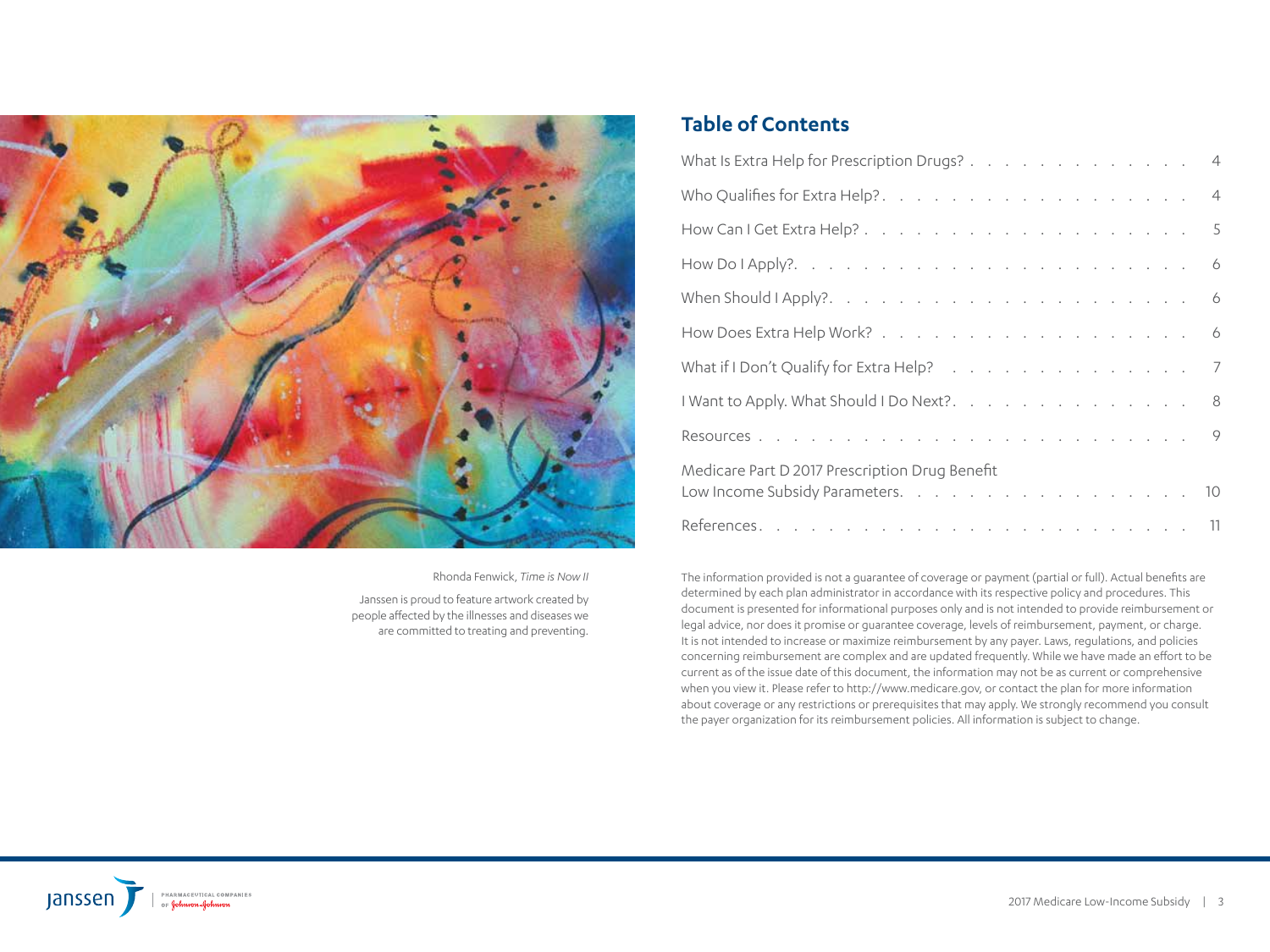### **What Is Extra Help for Prescription Drugs?**

Anyone who has Medicare can get Medicare prescription drug coverage (Medicare Part D). Some people with limited resources and income may also be able to get Extra Help to pay for the costs related to a Medicare prescription drug plan, such as monthly premiums, annual deductibles and prescription co-payments. Medicare estimates that Extra Help can be worth about \$4,000 a year.<sup>1</sup> This is an important savings – one that many qualified people don't know about.

### **Who Qualifies for Extra Help?**

#### **In order to qualify for Extra Help:**

- **You must be enrolled in a Medicare Prescription Drug plan.** Extra Help only applies to the costs associated with Medicare prescription drug coverage. There are other programs that may help with other Medicare costs but the Low Income Subsidy (or "Extra Help") is *only* for Medicare prescription drug costs.
- **You must live in one of the 50 states or the District of Columbia**. If you live in one of the five American territories (Puerto Rico, U.S. Virgin Islands, Guam, Northern Mariana Islands, or American Samoa), call or visit your Medicaid office to learn what other help may be available.<sup>2</sup>
- **You must have limited income.** To qualify for Extra Help in plan year 2017, the annual income limit for individuals is \$17,820, and for a married couple living together, the limit is \$24,030.<sup>3</sup> But even if your income is higher you may still be able to qualify for some help. For example, if you live in Alaska or Hawaii, or you or your spouse support other family members who live with you. Also, some cash payments *don't count* as income: food stamps (Supplemental Nutrition Assistance Program), home energy assistance and earned income tax payments are just a few. Contact Social Security for other exclusions.
- **You must have limited resources.** To qualify for Extra Help in plan year 2017, resources must not total more than \$13,640 for individuals and \$27,250 for a married couple living together.<sup>3</sup> Countable resources include things like bank accounts and investments (e.g., stocks, bonds). Your home, vehicle, furniture, personal possessions, burial plots and life insurance policies *don't count* as resources.



### **How Can I Get Extra Help?**

- **Automatic:** If you have Medicare and Medicaid (also called "dual-eligible"), receive Supplemental Social Security Income (SSI) benefits, or get help paying for Medicare through a Medicare Savings Program,<sup>4</sup> you will automatically get Extra Help.
	- **Apply:** If you have limited income and resources, but do not meet the automatic enrollment requirements, you may apply for Extra Help by submitting an application to the Social Security Administration (SSA). To determine if you are eligible, Social Security will need your income and resource information.

#### **Documents that may help you prepare include:**

- Social Security card
- Bank account statements (savings, checking)
- Investment account statements (retirement accounts, mutual funds, etc.)
- Tax returns
- Payroll stubs
- Most recent benefits letter/statement (Social Security, Veterans, other)

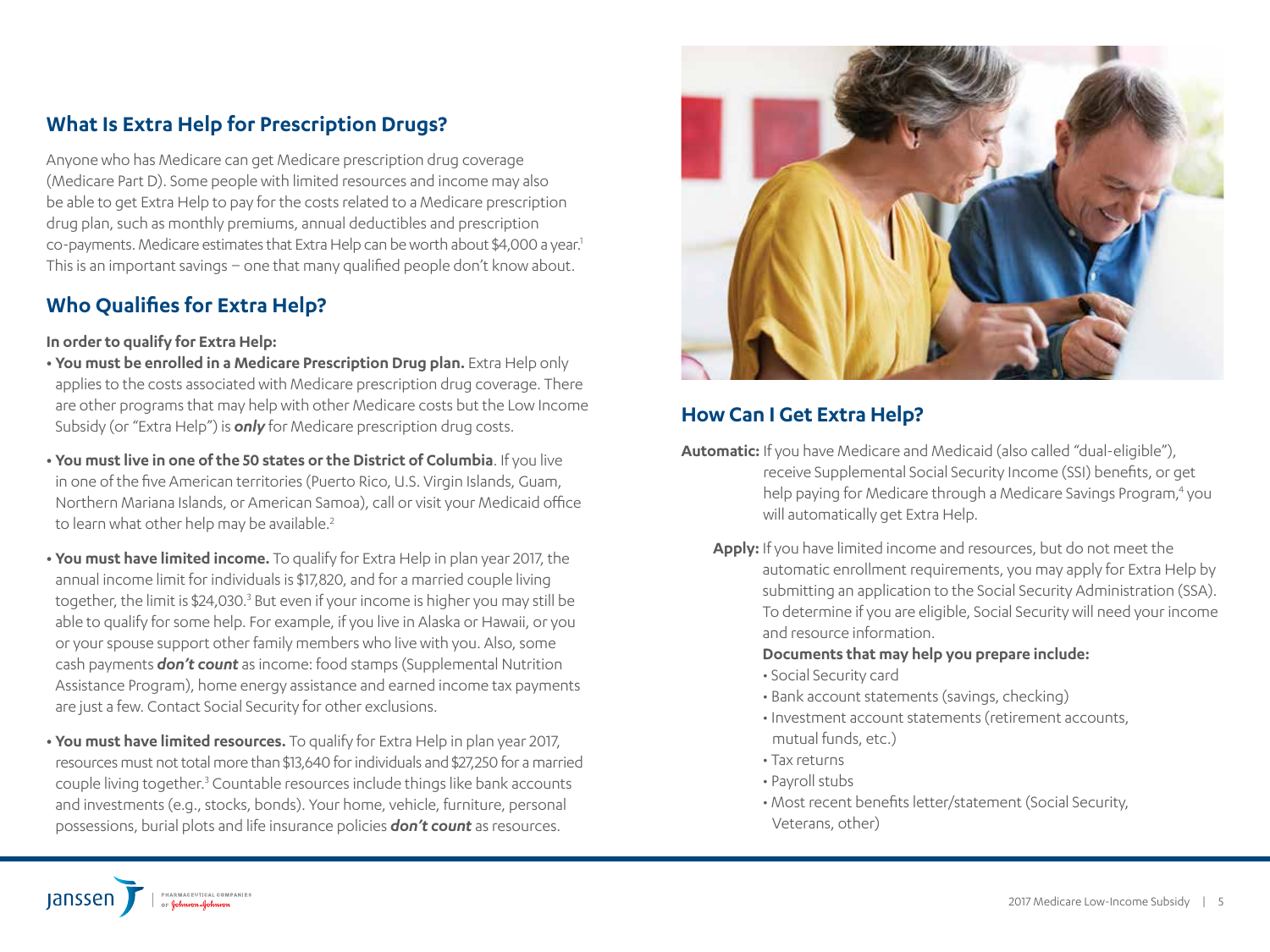### **How Do I Apply?**

There is no cost to apply for Extra Help. Even if you are not sure if you are eligible, go ahead and apply. Social Security will review your application and determine if you qualify and determine the level of assistance you can receive. If you find that you are not eligible when you first apply, you can reapply for Extra Help at any time if your income and resources change.

#### **There are a number of ways to apply:**

- To apply online, visit: **https://secure.ssa.gov/i1020/start**. This application may be filled out online or completed and mailed to the SSA office. The website includes instructions in multiple languages.
- To apply by telephone, mail a paper application, or make an appointment at the local SSA office, call **1-800-772-1213** (TTY users should call **1-800-325-0778**).
- To apply through the State Medical Assistance (Medicaid) office, visit **https://www.medicare.gov/contacts/** to get the contact information for the state office, or call **1-800-MEDICARE (1-800-633-4227)** and say "Medicaid" to obtain the telephone number (TTY users should call **1-877-486-2048**).

The Social Security Administration will verify with the Internal Revenue Service (IRS) the financial information you submit with your application. If you are eligible for Extra Help, Medicare will notify you and the Part D plan in which you are enrolled.

### **When Should I Apply?**

You can apply for Extra Help at anytime. If you find that you are not eligible when you first apply, you can always reapply if your income and resources change.

### **How Does Extra Help Work?**

When you apply for Extra Help the SSA will first determine your eligibility for the program and then the level of assistance for which you qualify. In other words, how much the Extra Help program will pay toward your Medicare prescription drug costs is determined by your financial need and eligibility for other government assistance such as the Medicare Savings Program. There are two levels of Extra Help: full subsidy and partial subsidy. Here is a quick look at the different benefit levels:

#### **Summary of 2017 Medicare Part D Benefit Levels for Extra Help5**

| Level of<br><b>Extra Help</b>           | <b>Eligibility</b>                                                                                                                                                                            | <b>Benefit</b>                                                                                                                                                       |
|-----------------------------------------|-----------------------------------------------------------------------------------------------------------------------------------------------------------------------------------------------|----------------------------------------------------------------------------------------------------------------------------------------------------------------------|
| <b>FULL</b><br>Low Income<br>Subsidy    | • Medicare + Medicaid, Medicare<br>Savings Program or SSI<br>. Income levels at or below 135% of the<br>Federal Poverty Level (FPL)*<br>• Resources that do not exceed<br>the SSA limitations | $\cdot$ Premium: 100% coverage<br>$\cdot$ Deductible: \$0<br>. Co-payment for generic drugs:<br>as low as \$0<br>· Co-payment for brand-name drugs:<br>as low as \$0 |
| <b>PARTIAL</b><br>Low Income<br>Subsidy | • Medicare only<br>. Income level above 135% but<br>below 150% of the FPL<br>• Resources that do not exceed<br>the SSA limitations                                                            | • Premium: 25%-75% coverage<br>$\cdot$ Deductible: \$82.00<br>$\cdot$ Co-insurance: 15% up to<br>Out-of-Pocket Threshold                                             |

\*Federal Poverty Level (FPL): A measure of income issued every year by the Department of Health and Human Services. Federal poverty levels are used to determine your eligibility for certain programs and benefits, including savings on Medicare prescription drug costs. For a full overview of the LIS benefit parameters, please see the "Medicare Part D 2017 Prescription Drug Benefit Low Income Subsidy Parameters" table at the back of this brochure.

### **What if I Don't Qualify for Extra Help?**

If you don't qualify for Extra Help there may be other ways to lower your prescription drug costs:

- Your state may have programs to help with some of the costs. You can contact your Medicaid office or your State Health Insurance Assistance Program (SHIP) for more information.
- When selecting a Part D plan, you can use the Medicare Plan Finder to compare Medicare drug plans to find a plan with lower costs.
- You may also find out if the company that makes your drug offers any help paying for it.

If you believe that your request for Extra Help was incorrectly denied, you may appeal the decision. You will need to complete the SSA form "Appeal of Determination for Extra Help with Medicare Prescription Drug Plan Costs" which can be found, along with instructions for completion, at: **https://www.ssa.gov/medicare/ prescriptionhelp/forms.html**. Remember, you can also reapply for Extra Help at any time if your income and resources change.

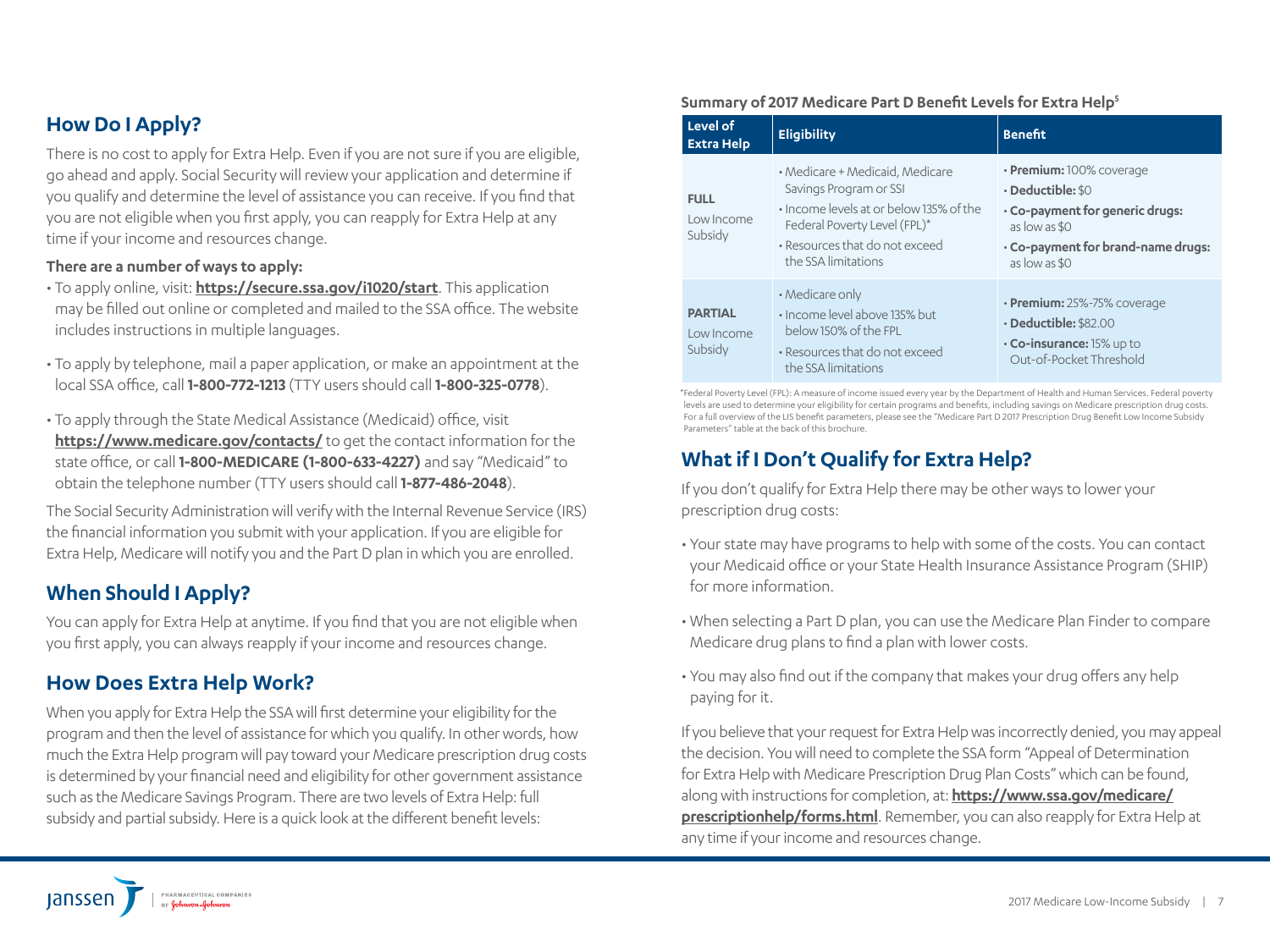

### **I Want to Apply. What Should I Do Next?**

Remember, if you have Medicare and Medicaid (dual-eligible), have Medicare and receive Social Security Income (SSI), or belong to a Medicare Savings Program (QMB, SLMB or QI), you will get the Extra Help automatically and do not need to apply. If you are not eligible for automatic enrollment and want to apply, here are some steps to help you prepare:

- $\Box$  Identify things you own alone, with your spouse, or with someone else, but do not include your home, vehicles, burial plots, life insurance policies or personal possessions.
- $\Box$  Identify your income from all sources: wages, Social Security benefits, pensions and any other, but do not include food stamps, energy assistance or other income exclusions.
- $\Box$  Gather your records: bank statements, tax returns, payroll slips and any other statements or certificates that show your income and resources.
- $\Box$  Visit the Social Security Administration (SSA) website to review the Extra Help application and instructions: **https://secure.ssa.gov/i1020/start** or call the SSA office **1-800-772-1213** (TTY users should call **1-800-325-0778**) for a paper application. You can also get an application at your local SSA office.
- $\Box$  Apply: complete the online form, mail a paper application or complete the application at your local SSA office.

### **RESOURCES**

#### **Extra Help Forms**

For the Extra Help application and instructions for completion, please see: **https://www.ssa.gov/medicare/prescriptionhelp/forms.html**

You may also call Social Security at **1-800-772-1213** (TTY **1-800-325-0778**) to apply over the phone or to request an original paper application or apply at your local Social Security office.

#### **Understanding Extra Help**

For more details on the Extra Help Program, including how to determine your resources, what counts as income and choosing a Medicare prescription drug plan, please see "Understanding The Extra Help With Your Medicare Prescription Drug Plan," available at the Social Security website: **https://www.ssa.gov/pubs/EN-05-10508.pdf**

#### **Medicare Information**

For information on all parts of Medicare, including Part D, Extra Help and the Medicare Savings Programs, please see Medicare & You 2017, available at: **https://www.medicare.gov/pubs/pdf/10050-Medicare-and-You.pdf**

To receive a print copy of this publication, call **1-800-MEDICARE (1-800-633-4227)** TTY users, call **(1-877-486-2048)**

#### **Medicaid Information**

To find information on Medicaid in any state, visit: **https://www.medicaid.gov**

#### **State Health Insurance Assistance Programs (SHIPs)**

The State Health Insurance Assistance Program is a national program that offers one-on-one counseling and assistance to people with Medicare and their families. For more information, and to find your local SHIP branch, please see: **https://www.shiptacenter.org**